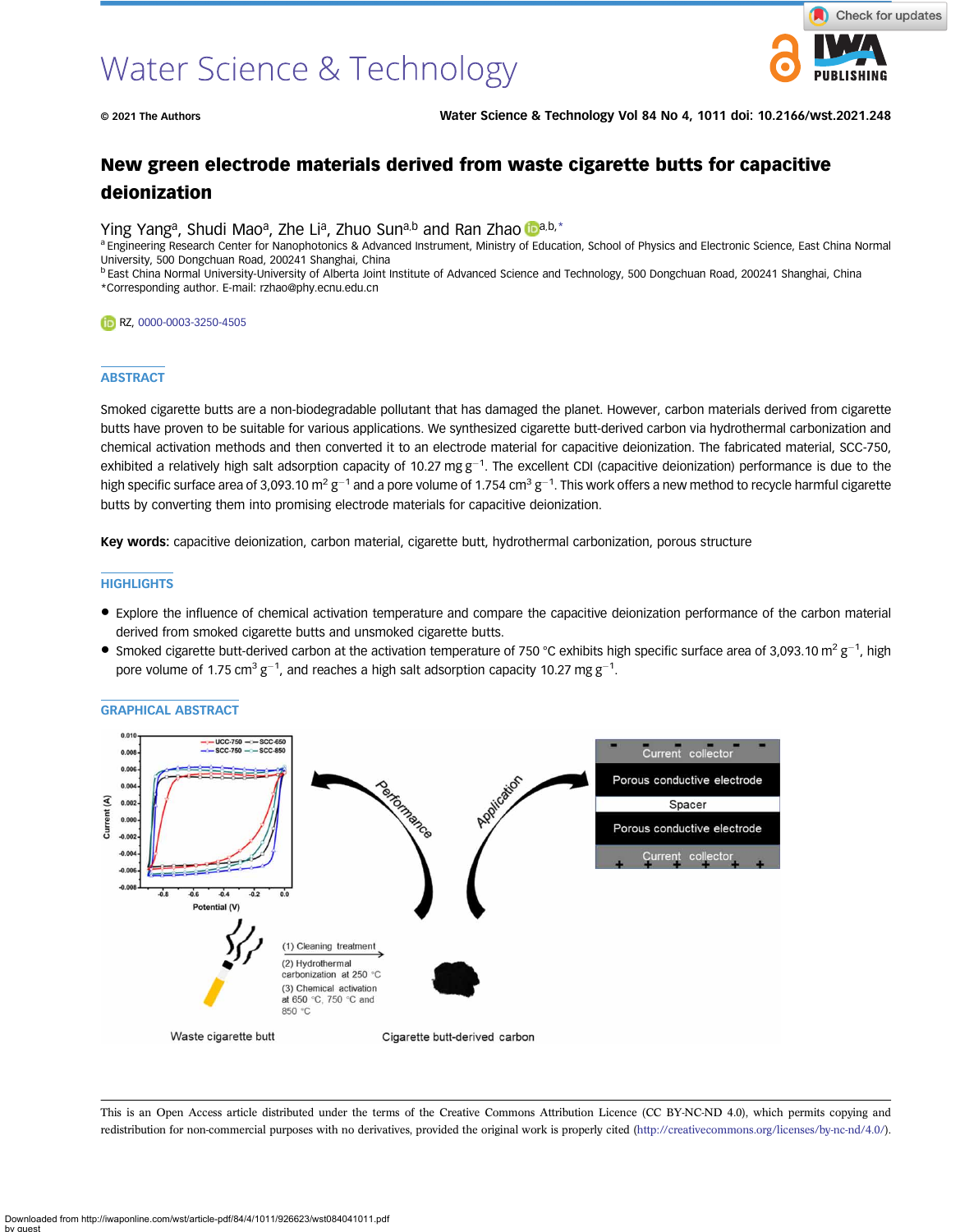# 1. INTRODUCTION

Water shortage has become a global strategic concern to all human survival due to the rapidly growing population and developing industries [\(Vörösmarty](#page-10-0) et al. 2010; [Naimi Ait-Aoudia & Berezowska-Azzag 2016](#page-10-0); [Sutcliffe](#page-10-0) et al. 2021). For example, more than 75% of Chinese cities are suffering from water shortages (Hou *et al.* [2021](#page-10-0)). It has been predicted that at least 25% of the population may live under water scarcity by 2050 (Hou et al. [2021](#page-10-0)), which emphasizes the urgent demand for sufficient clean water. Desalination of saline water is considered one of the feasible strategies to tackle this issue ([Biesheuvel](#page-9-0) et al. 2011; He et al. [2018;](#page-10-0) [Zhang](#page-11-0) et al. 2019a).

Current desalination techniques include reverse osmosis, thermal distillation, and electrodialysis. These all inevitably have some drawbacks such as high energy cost, the need for subsequent remineralization, and secondary pollution ([Strathmann](#page-10-0) [2010](#page-10-0); [Porada](#page-10-0) [et al.](#page-10-0) 2013; Suss et al. 2015). Capacitive deionization (CDI) is advantageous because of the cost-efficiency, high-water recovery ratio, and facile operation compared to the former methods (Mao *[et al.](#page-10-0)* 2019; [Zhang](#page-11-0) *et al.* 2019b; [Vafa](#page-10-0)[khah](#page-10-0) et al. 2020; Li et al. [2021\)](#page-10-0). The ions or polar molecules in the saline stream will be adsorbed to the electrical double layers (EDLs) of their counter electrodes with application of an electrical potential difference in CDI. Normally, a 1.23 V or less bias is needed to desalinate water ([Porada](#page-10-0) *et al.* 2013). The cell can then be short-circuited to regenerate the electrodes ([Porada](#page-10-0) et al. 2013). Increasing the salt adsorption capacity is crucial to improve the performance of CDI ([Biesheuvel](#page-9-0) et al. [2011](#page-9-0)). Therefore, one of the most effective research angles is to seek better electrode materials ([Anderson](#page-9-0) *et al.* 2010; [Zhao](#page-11-0) et al. [2020](#page-11-0)). High specific surface area (SSA), favorable pore size distribution, high stability, and high conductivity are the key factors to consider ([Jia & Zhang 2016](#page-10-0); Gao et al. [2021;](#page-9-0) Li et al. [2021](#page-10-0)). Carbon materials such as activated carbon [\(Ghaffour](#page-9-0) et al. [2013](#page-9-0); [Asquith](#page-9-0) et al. 2015), carbon nanotubes ([Zhou](#page-11-0) et al. 2018), carbon nanofibers [\(Wang](#page-10-0) et al. 2012), graphene [\(Dong](#page-9-0) et al. [2014](#page-9-0)), metal-organic framework-derived carbon materials (Ma et al. [2019\)](#page-10-0), and carbon aerogels (Liu [et al.](#page-10-0) 2020) have been widely studied. Most of these materials are energy-intensive and synthesized from expensive resources, so high-performance electrode materials based on wastes or recycled products with abundant resources should be developed.

Unwanted waste-derived carbons are ideal alternatives because they are cost efficient and environmentally friendly ([Idrees](#page-10-0) et al. [2020;](#page-10-0) [Teong](#page-10-0) et al. 2020; Wu et al. [2020](#page-11-0)). Paper waste ([Pham](#page-10-0) et al. 2020), sewage sludge ash ([Wang](#page-11-0) et al. 2019), cotton waste ([Sartova](#page-10-0) et al. [2019](#page-10-0)), and paper mill sludge (Jaria et al. 2019) have been proven useful in various applications. Nearly six trillion cigarettes are consumed annually, which leads to about 800,000 metric tons of waste cigarette butts. They are nonbiodegradable and exert a tremendous impact on environmental and biological health ([Blankenship & Mokaya 2017\)](#page-9-0). Extensive efforts have been made to effectively transform waste cigarette butts into suitable porous carbon materials. Li and coworkers prepared cigarette-derived functional carbon materials that had bifunctional applications in supercapacitors and water contaminant removal (Li [et al.](#page-10-0) 2020). Blankenship and Mokaya showed that porous carbons derived from cigarette butts have ultra-high surface areas (4,300 m $^2$  g<sup>-1</sup>) and exhibit unprecedentedly high hydrogen storage capacity ([Blankenship](#page-9-0) [& Mokaya 2017](#page-9-0)). Li's group fabricated hierarchical porous sorbents combined with the high adsorption capability of the mesopores and the shape-selectivity of the micropores using waste cigarette butts as a starting material (Li [et al.](#page-10-0) 2019). Hou and co-workers recycled waste cigarette butts for sodium-ion batteries (SIB) and demonstrated their high electrochemi-cal Na-storage performance (Hou et al. [2019](#page-10-0)). It was confirmed that cigarette butt-derived carbon has a large specific surface area, abundant pore structure, and large ion storage capacity [\(Chang](#page-9-0) et al. 2015; [Meng](#page-10-0) et al. 2019; [Xiong](#page-11-0) et al. 2019), which are highly desirable for CDI. Therefore, we prepared cigarette butt-derived carbon materials and applied them to CDI. Two current methods for the preliminary carbonization of cigarette butts are high-temperature carbonization and hydrothermal carbonization [\(Blankenship & Mokaya 2017\)](#page-9-0). High-temperature carbonization requires considerable energy and time to raise and lower the temperature. Hydrothermal carbonization requires the cigarette butts to be placed in a reaction kettle, which uses the high pressure in the closed space during the reaction to perform low-temperature carbonization and obtain a carbon-containing precursor with high porosity ([Lee & Park 2021](#page-10-0)). This makes it more feasible in preparing CDI electrode materials. There are two types of activation methods, physical activation ([Bazan-Wozniak](#page-9-0) et al. 2021) and chemical activation ([Olivares-Marín](#page-10-0) et al. 2006). The chemical activation process is more stable, mature, and suitable for large-scale production compared with the former.

Here, we synthesized smoked cigarette butt-derived carbon (SCC) by hydrothermal carbonization and chemical activation with three activation temperatures (650, 750 and 850 °C). We also investigated the electrochemical properties of these materials and the performance for desalination in CDI. Unsmoked cigarette butt-derived carbon at an activation temperature of 750 °C (UCC-750) was also synthesized for comparison.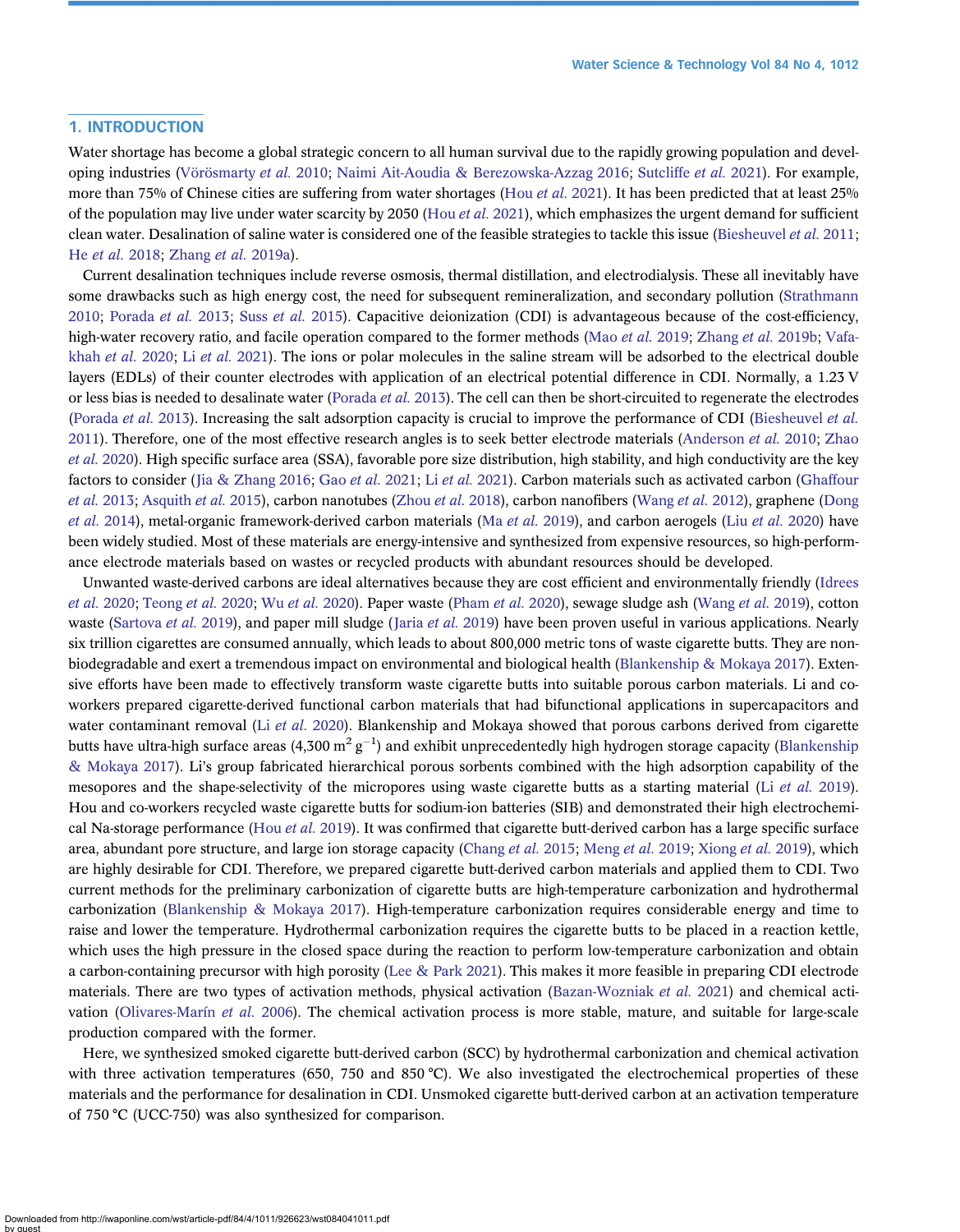# 2. EXPERIMENTAL SECTION

# 2.1. Materials

Smoked cigarette butts were collected from public places in Shanghai and unsmoked cigarette butts were purchased from Shandong China Tobacco Industry Co., Ltd. All chemicals were of analytical reagent grade and used without further purification. Carbon black (325 mesh) was obtained from Lion Corporation (Japan). The graphite sheet was purchased from the Tianqi Lithium Corp Company (Shanghai, China). Sodium hydroxide, hydrochloric acid (36–38%), polyvinylidene fluoride, N-methyl-2-pyrrolidone, and sodium chloride were purchased from Sinopharm Chemical Reagent Co., Ltd.

## 2.2. Synthesis of porous carbon from the cigarette butt

Figure 1 shows the synthesis procedure of the cigarette butt-derived carbon material. The outside of the cigarette butt (wrapping paper, ash, impurities) was removed first and cut into several segments. A mixture of 0.5 g of cigarette butts with 50 mL deionized water was hydrothermally carbonized by heating at 250 °C for two hours in a para-polyphenol (PPL) liner and cooled to room temperature. The sediments were washed several times until the upper liquid was clear and dried at 112 ° C overnight to obtain the precursor. We prepared a fully ground mixture of KOH/precursor with a 4:1 ratio for chemical activation. This mixture was heated to 650, 750, or 850 °C at a ramping rate of 3 °C min<sup>-1</sup> for an hour and cooled under nitrogen. Then 2 M HCl was used to wash the samples at room temperature until the pH of the liquid was neutral. Cigarette buttderived carbon was recovered after being dried in an oven at 112 °C for six hours. The smoked and unsmoked cigarette butt-derived carbon was named SCC-T and UCC-T, respectively, where T is the activation temperature (650, 750 or 850 °C).

## 2.3. Preparation of the electrodes

The synthesized porous carbon, PVDF dissolved in NMP, and carbon black powder were mixed at a ratio of 8:1:1 to obtain a homogeneous slurry. This slurry was cast onto a  $1 \times 2$  cm graphite sheet for the electrochemical characterization and a 3.5  $\times$ 3 cm graphite sheet for the CDI performance test and dried at 60 °C for 10 hours. The final thickness of the electrode was 200 μm.

## 2.4. Characterization

Scanning electron microscopy (SEM, Sigma 500, Germany) was used to observe the surface morphology of the materials. The defect degree of the samples was recorded using a laser Raman spectrometer (HORIBA LabRAM HR Evolution, France). X-ray diffraction (XRD, Smartlab9, Japan) was used to analyze the crystalline structures of the samples. The surface area was calculated from the  $N_2$  isotherms, which were measured by an Autosorb-iQ2-MP analyzer and fitted using the Brunauer–Emmett–Teller (BET) method. The pore size distribution (PSD) was obtained by density functional theory (DFT) fitting of the  $N_2$  isotherms. The electrochemical behavior of the materials was characterized by an electrochemical workstation (Autolab PGSTAT302N, Metrohm Instruments Inc, Switzerland). The analytical electrochemical methods employed were



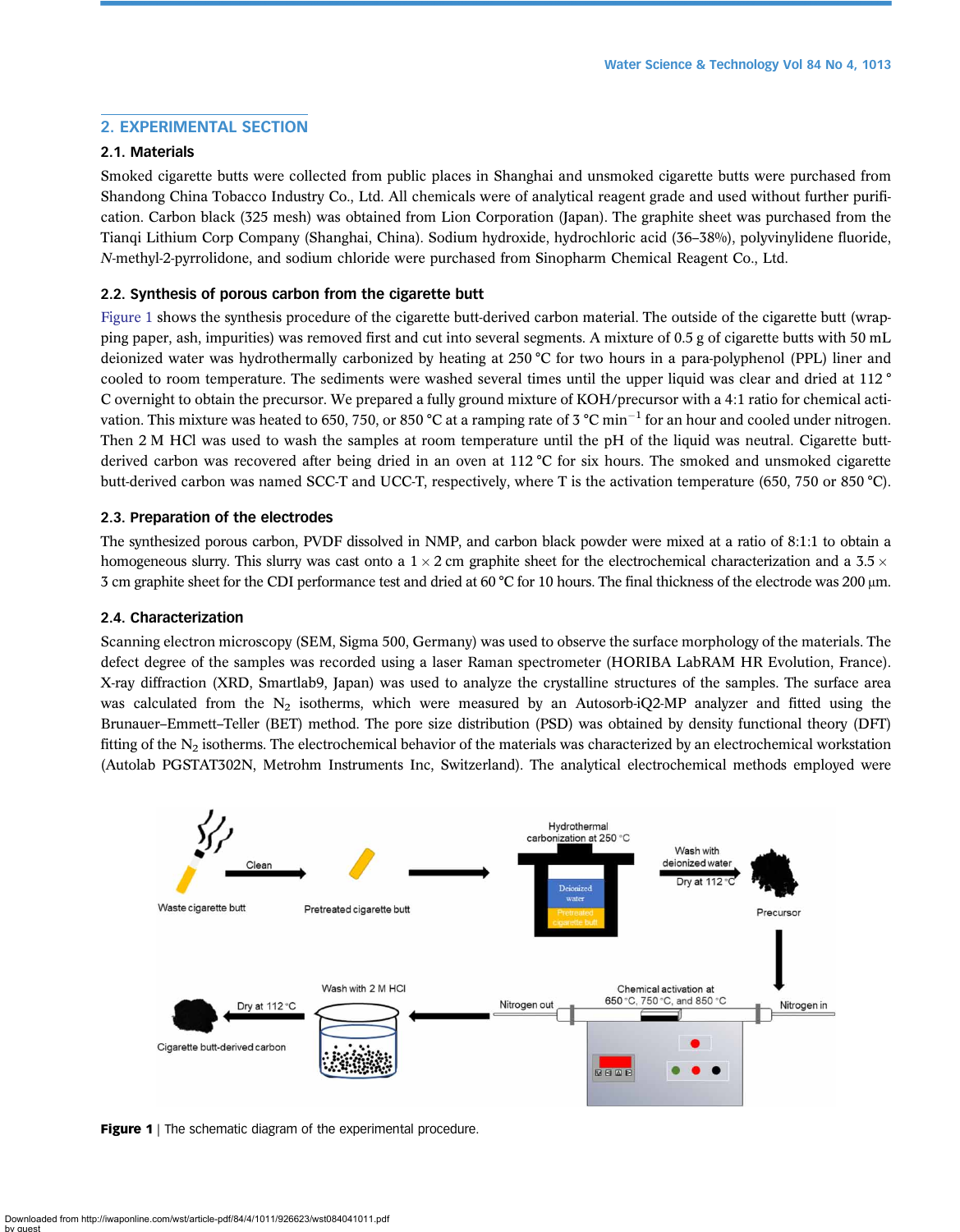cyclic voltammetry (CV), galvanostatic charging/discharging (GCD), and electrochemical impedance spectroscopy (EIS). These measurements were conducted in a conventional three-electrode cell in a 6 M NaOH solution. The Pt and Hg/HgCl electrodes were used as the counter and reference electrodes, respectively.

The specific capacitance  $(C, F g^{-1})$  was calculated according to Equation (1).

$$
C = (I\Delta t)/(m\Delta V) \tag{1}
$$

Here, I is the discharge current in amps,  $\Delta t$  is the discharge time in seconds, m is the mass of electrode active materials in grams, and  $\Delta V$  is the voltage change in volts.

## 2.5. Batch mode CDI tests

The desalination experiment was operated in batch mode with five pairs of electrodes assembled in a rectangular chamber as shown in Figure 2. The dimension of each electrode is  $3 \times 3.5$  cm with a  $1 \times 1$  mm hole in the middle. Adjacent electrodes were separated by a 500 μm thick spacer with the space porosity of 93.58% to prevent short-circuited. The NaCl solution was pumped through the CDI cell with a peristaltic pump (YZ1515, Longer Inc., Shanghai). The conductivity change of the NaCl solution was monitored by an online conductivity meter (PDSJ-308A, Lei-Ci Instruments Inc., Shanghai) at the CDI outlet. The relationship between conductivity and concentration was obtained according to a calibration curve. The NaCl solution concentrations used in the experiments were 600, 800, and 1,000 mg  $L^{-1}$  with a total water volume of 30 mL in the system. The applied potential differences were 0.8, 1.0, and 1.2 V for the charging step and 0 V for the discharging step (each step for 30 min). The salt adsorption capacity, (SAC,  $\Gamma$ , mg g<sup>-1</sup>), charge (Σ, c g<sup>-1</sup>), and charge efficiency( $\Lambda$ ) are given by Equations (2)-(4).

$$
\Gamma = \frac{(C_0 - C)V}{m}
$$
\n
$$
\Sigma = \int i \frac{dt}{m}
$$
\n(3)

$$
\Lambda = \Gamma \cdot \frac{F}{\Sigma \cdot M} \tag{4}
$$

Here,  $C_0$  and C are the initial and final NaCl concentrations in mg  $L^{-1}$ , respectively, V is the NaCl solution volume in L, and  $m$  refers to the total mass of the carbon materials in g. Additionally,  $i$  represents the absolute value of the electrical



Figure 2 | The schematic diagram of the CDI model.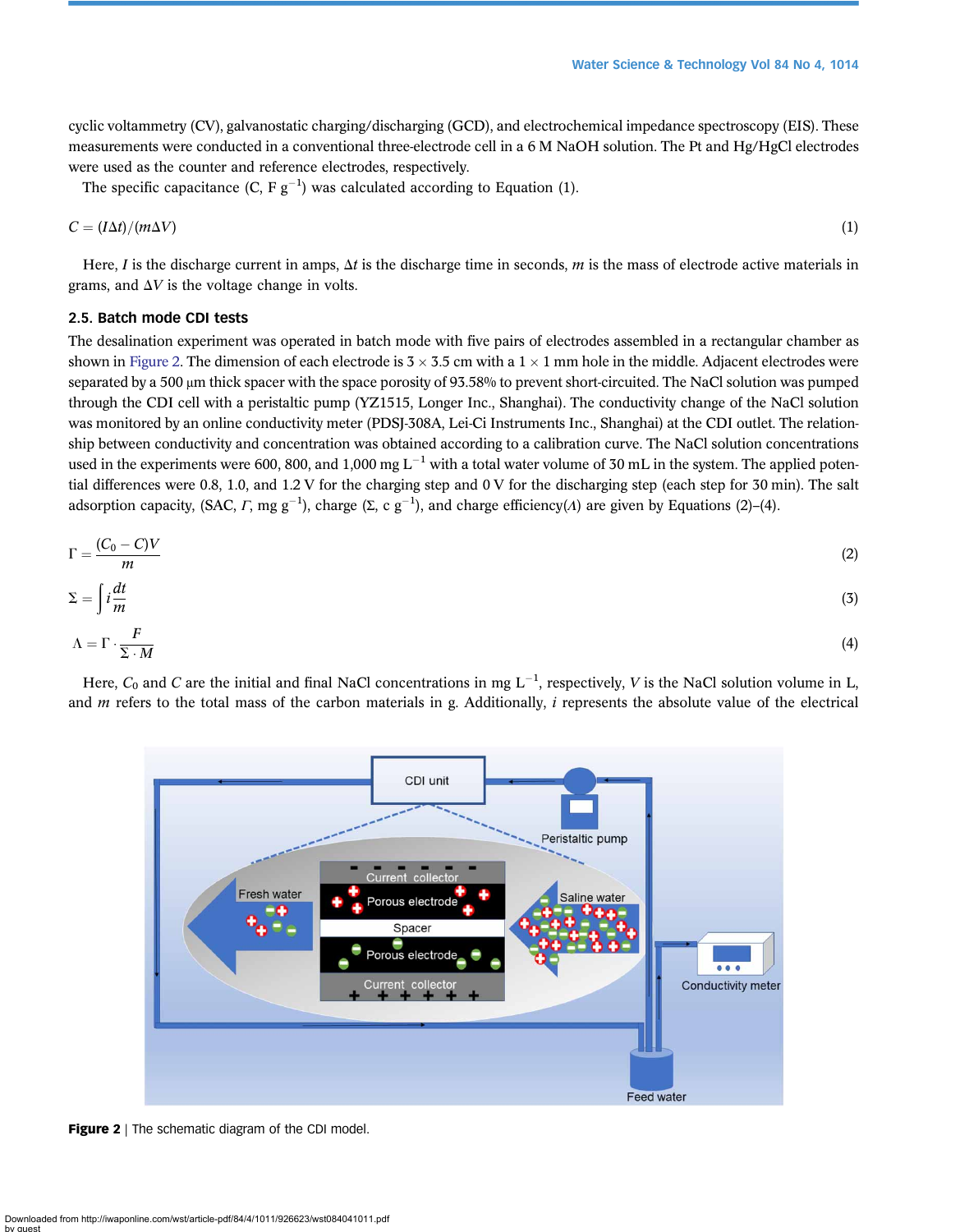<span id="page-4-0"></span>current during either the adsorption or the desorption step in amps over a time,  $t$ , in min.  $F$  is the Faraday constant (96,485) C mol<sup>-1</sup>) and M is the molar weight of NaCl (58.44 g mol<sup>-1</sup>).

# 3. RESULTS AND DISCUSSION

# 3.1. Morphology and structural characterization

The SEM images of the samples are shown in Figure  $3(a)-3(d)$ . They all demonstrate a three-dimensional structure with abundant pores of different sizes. SCC exhibits a closer honeycomb-like structure compared to unsmoked cigarette butt-derived carbon as shown in Figure  $3(b)-3(d)$ . The pore area becomes slightly larger with the increase of the activation temperature, which is shown in Table 1.

Samples were degassed at 200 °C for 15 hours for the pretreatment before the nitrogen isothermal adsorption and desorption experiments. As shown in [Figure 4\(a\),](#page-5-0) all samples are type I isotherms except SCC-750. The adsorption capacity rises rapidly in the low-pressure area ( $P_0$ ,  $P^{-1}$  < 0.1) revealing the presence of a large number of micropores, which help



Figure 3 | The SEM images (a)-(d) of UCC-750, SCC-650, SCC-750, and SCC-850.

|  |  |  | Table 1   Pore structure characteristic properties of UCC-750 and SCC samples |
|--|--|--|-------------------------------------------------------------------------------|
|  |  |  |                                                                               |

| <b>Samples</b> | $S_{\tt BET}$<br>$(m^2 g^{-1})$ | S <sub>micro</sub><br>$(m^2 g^{-1})$ | Vtotal<br>$(cm3 g-1)$ | $V_{micro}$<br>$\rm (cm^3\,g^{-1})$ | $V_{\text{mic}}/V_{\text{t}}$<br>(%) | S <sub>micro</sub> /S <sub>BET</sub><br>(%) | $D_{\text{ave}}$<br>(nm) |
|----------------|---------------------------------|--------------------------------------|-----------------------|-------------------------------------|--------------------------------------|---------------------------------------------|--------------------------|
| <b>UCC-750</b> | 2,376.96                        | 2,156.09                             | 1.20                  | 0.98                                | 81.59                                | 90.70                                       | 2.01                     |
| <b>SCC-650</b> | 2,680.19                        | 2,488.43                             | 1.34                  | 1.15                                | 85.38                                | 92.85                                       | 2.00                     |
| <b>SCC-750</b> | 3,093.10                        | 2,707.13                             | 1.75                  | 1.39                                | 78.96                                | 87.52                                       | 2.27                     |
| <b>SCC-850</b> | 2,994.77                        | 2,788.78                             | 1.53                  | 1.32                                | 86.17                                | 93.12                                       | 2.04                     |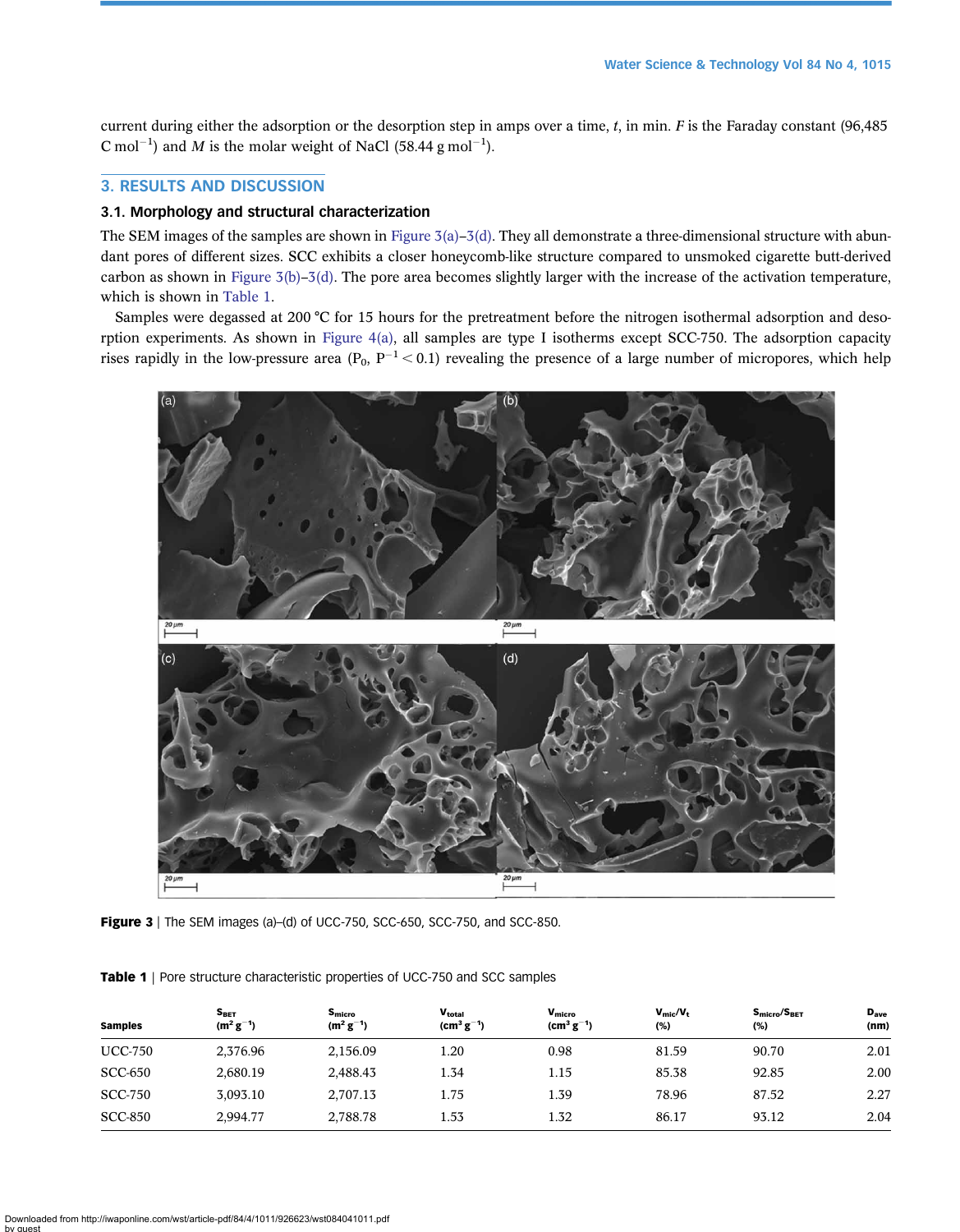<span id="page-5-0"></span>

Figure 4 | (a) N<sub>2</sub> adsorption/desorption isotherms and (b) DFT pore size distributions of UCC-750, SCC-650, SCC-750, and SCC-850.

to increase the specific capacitance ([Chmiola](#page-9-0) et al. 2006; [Huang](#page-10-0) et al. 2011). The nitrogen adsorption isotherm of SCC-750 is type IV. There is an obvious adsorption hysteresis loop in the medium pressure area  $(P_0, P^{-1} = 0.1{\text -}0.9)$ , implying that the sample is rich in mesopores. The PSDs of the samples are in Figure 4(b), where it is shown that all samples display a bimodal pore structure with micropores ranging from 0.5 to 2 nm and mesopores between 2 and 4.5 nm. Such a pore structure increases the specific surface area and the adsorption/transmission of ions [\(Fernández](#page-9-0) et al. 2009). UCC-750, SCC-650, and SCC-850 possess more micropores than mesopores, as shown in Figure 4(b), while SCC-750 shows a rise in mesopore distribution with pore sizes ranging from 2 to 3 nm. [Table 1](#page-4-0) lists the detailed pore structure parameters of all samples. All SCC materials have larger SSA and higher pore volumes compared with UCC materials, whereas more pores are observed from the SCC materials. This is confirmed in the SEM images. This is likely to be due to the impurities from the smoked cigarette butts that could create a porous structure during the degradation process (Li et al. [2019\)](#page-10-0). SCC-750 has the highest BET area (3,093.10 m<sup>2</sup> g<sup>-1</sup>) and highest total pore volume (1.75 cm<sup>3</sup> g<sup>-1</sup>) compared with other SCC materials fabricated at 650 °C and 850 °C, which implies that it is difficult to generate the micropores at the low temperature. There is an increase in the micropore



Figure 5 | (a) XRD pattern and (b) Raman spectra of UCC-750, SCC-650, SCC-750, and SCC-850.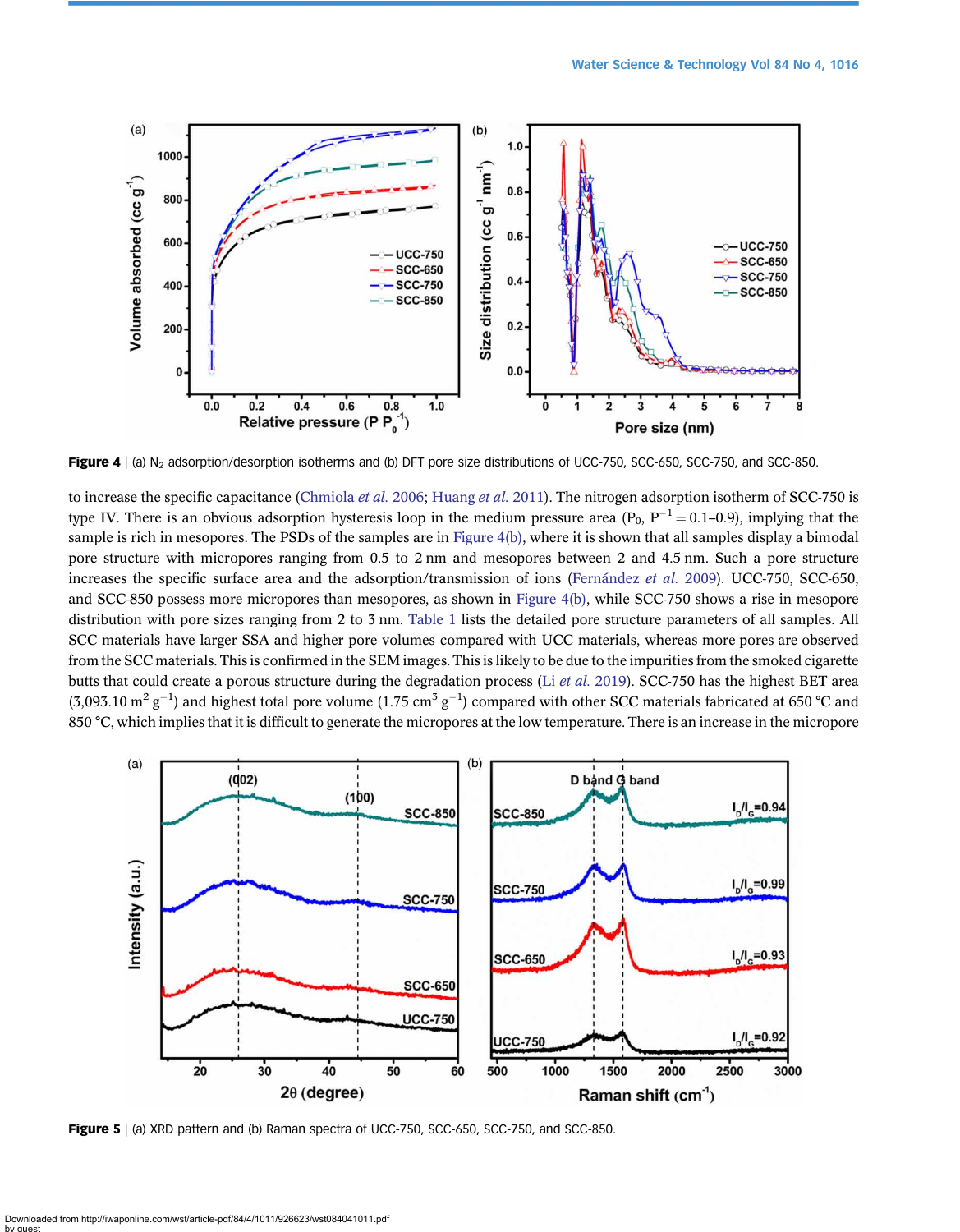<span id="page-6-0"></span>area at 850 °C and the higher temperature also leads to the loss of the mesopores, as shown in [Figure 4\(b\).](#page-5-0) The mesopores are considered to be important for the ion transportation of the deionization processes [\(Dykstra](#page-9-0) et al. 2016). Therefore, SCC-750, with the highest mesopore area, also exhibits the best electrochemical performance, as discussed in section 3.2.

XRD and Raman spectroscopy were carried out to investigate the inner structures of the samples. The dashed line is to guide the eye. All samples have a (002) peak centered at  $2\theta = 26^{\circ}$  that originates from the interlayer space between carbon layers as shown in [Figure 5\(a\)](#page-5-0). This peak indicates the random orientation of aromatic carbon sheets in amorphous carbon, which can stimulate structural disorder and increase the specific surface area [\(Zhao](#page-11-0) et al. 2016). There is a weak peak at  $2\theta = 44^{\circ}$  representing the (100) diffraction mode of the graphitic structure. The Raman spectra are shown in [Figure 5\(b\).](#page-5-0) Two peaks at 1,320 and 1,565 cm<sup>-1</sup> are observed, which correspond to the D band (defect-induced band) and G band (crystalline graphite band), respectively. The intensity ratio of the D peak to G peak  $(I_D/I_G)$  is widely accepted as a parameter to measure the defect degree of carbon materials ([Zoromba](#page-11-0) et al. 2017). These ratios of the as-prepared materials ranged from 0.92 to 0.99, suggesting relatively high defect density, and SCC-750 had the highest ratio among the samples. The high defect degree is important to increase the surface area and the pore volumes.



Figure 6 | (a) CV curves of UCC-750, SCC-650, SCC-750, and SCC-850 electrodes at a 10 mV s<sup>-1</sup> scan rate. (b) CV curves of the SCC-750 electrode at different scan rates (2, 5, 10, 20, 50, and 100 mV s<sup>-1</sup>). (c) GCD curves of UCC-750, SCC-650, SCC-750, and SCC-850 electrodes at a current density of 0.3 A  $g^{-1}$ . (d) Nyquist profiles of UCC-750, SCC-650, SCC-750, and SCC-850 electrodes.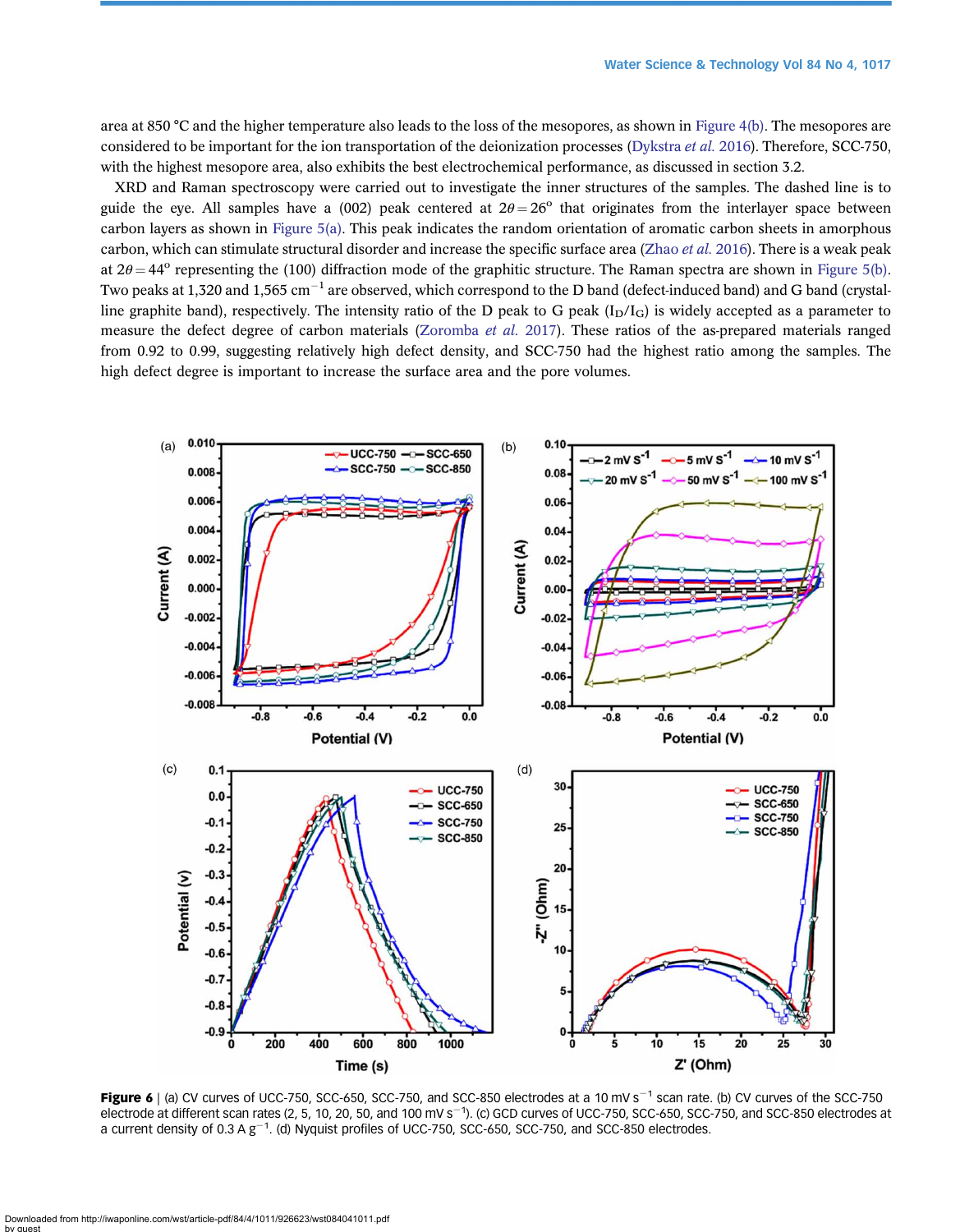#### 3.2. Electrochemical characterization

[Figure 6\(a\)](#page-6-0) shows the CV plots of the UCC-750 and SCC electrodes at different activation temperatures in an electrical potential window between  $-0.9$  and 0 V. All CV curves exhibit quasi-rectangular features and there are no evident redox peaks. This suggests a representative EDL capacitance behavior without pseudo-capacitance. The integral area under the CV curves represents the specific capacitance [\(Meng](#page-10-0) et al. 2019). All SCC electrodes have a larger integral area than the UCC-750 electrode, which is due to the SCC electrode's larger BET area. The SCC-750 electrode has the largest integral area of all CV measurements, suggesting the highest specific capacitance. All the CV curves of the SCC-750 electrode keep their shape even at a 100 mV s<sup>-1</sup> scan rate, indicating a good performance rate, as shown in [Figure 6\(b\).](#page-6-0)

The GCD curves of UCC-750, SCC-650, SCC-750, and SCC-850 electrodes are all nearly triangular, which suggests a good reversibility and ideal electrical double-layer capacitance, as shown in [Figure 6\(c\).](#page-6-0) Longer charging/discharging times reflect higher specific capacitance [51] and this can be calculated quantitatively according to Equation (1). The results of UCC-750, SCC-650, SCC-750, and SCC-850 electrodes are 130.80, 152.57, 201.09, and 160.31  $F g^{-1}$ , respectively. The SCC-750 electrode has the largest specific capacitance, which agrees with the CV results. This is because the SCC-750 electrode has high porosity and specific surface area ([Table 1](#page-4-0)) providing well developed pore channels for ion transmission, which is highly desired for CDI applications. The GCD tests were also conducted in 1 M and 2 M KOH solutions to compare the specific capacitance with the currently published cigarette butt-derived carbon electrode and commercial activated carbon electrode. The results are summarized in Figure 7 with the specific capacitance from this work indicated by a dashed line, which demonstrates that the SCC-750 electrode's performance is improved over these materials.

[Figure 6\(d\)](#page-6-0) shows the EIS plot of all the electrodes. they all shape a slope line at low frequency and a small quasi-semicircle at high frequency. The first intersection of the curve and Z' corresponds to the equivalent series resistances (ESRs). The diameter of the semicircle represents the charge transfer resistance. The SCC-750 electrode has the smallest ESRs and the diameter of the semicircle is smaller than the other electrodes, which implies its faster charge transfer.

#### 3.3. CDI performance

A series of CDI tests was carried out to verify the desalination performance of the SCC-750 electrode and electrodes from unsmoked cigarette butts. The Na<sup>+</sup> and Cl<sup>-</sup> are separately adsorbed into their opposite electrodes and the salt concentrations and conductivity decrease when applying a voltage over the electrodes. The electrosorption process reaches equilibrium after



Figure 7 | Specific capacitance comparison of commercial activated carbon and carbon materials derived from cigarette butts in KOH solutions. Squares are from this work and circles are from previous works (Yu [et al.](#page-9-0) 2014; Ali et al. 2016; [Wang](#page-11-0) et al. 2016; [Cheng](#page-9-0) et al. 2019; [Li](#page-10-0) [et al.](#page-10-0) 2020).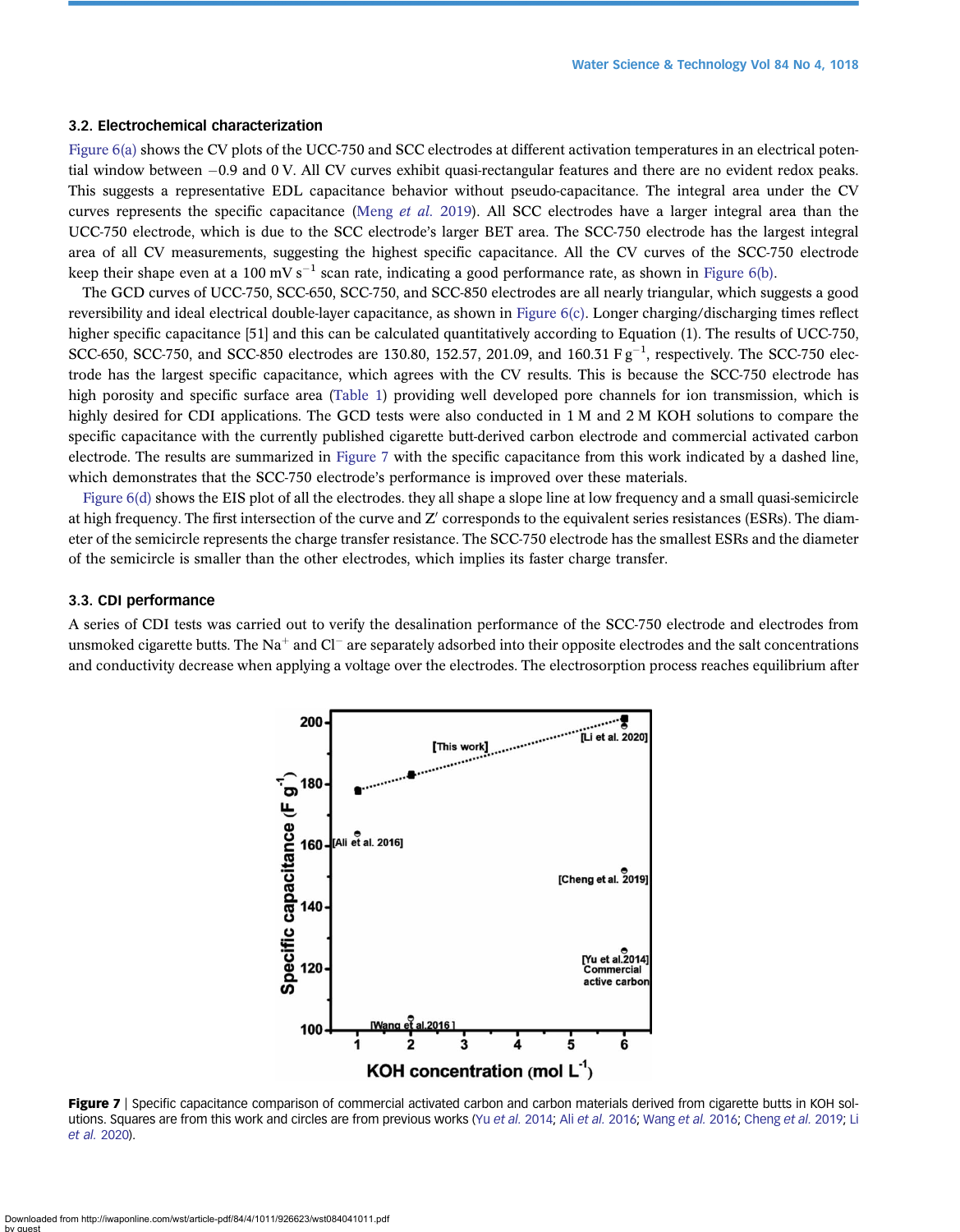<span id="page-8-0"></span>30 min. Then, during the discharging step, the CDI cell is short-circuited to release ions. The conductivity changes of the UCC-750 and SCC-750 electrodes are shown in Figure 8(a). The SCC-750 electrode exhibits a larger conductivity change compared to the UCC-750 electrode during charging step and discharging step, which is due to its porous inner structure and excellent electrochemical performance. An increased conductivity change was observed with an increased charging voltage, indicating that more ions were absorbed and released as shown in Figure 8(b). This is because a higher voltage leads to larger electrostatic interactions and creates a thicker EDL ([Sriramulu](#page-10-0) *et al.* 2019) where the Na<sup>+</sup> and Cl<sup>-</sup> can transfer faster from the NaCl solution to the cigarette-derived carbon electrode surface. Capacitive performance can be boosted as a result.

The calculations of the electrosorption capacity and charge efficiency of the SCC-750 electrode with different initial NaCl concentrations are shown in Figure 8(c). The electrosorption capacities increased from 8.95 mg g<sup>-1</sup> to 10.27 mg g<sup>-1</sup> and the charge efficiencies increased from 0.34 to 0.43 when the initial NaCl concentrations increased from 600 to 1,000 mg  $L^{-1}$ , which suggests that higher initial NaCl concentrations result in better electrosorption capacity. The compression of the EDL is more intense and the effect of the double-layer overlap decreases (Shen [et al.](#page-10-0) 2021). This enables faster ion



Figure 8 | (a) Desalination performance in a NaCl solution with an initial concentration of 600 mg  $L^{-1}$  for UCC -750, and SCC-750 electrodes at an applied charging voltage of 1.2 V. (b) Desalination performance in a NaCl solution with an initial concentration of 600 mg L<sup>-1</sup> for the SCC-750 electrode at different charging voltages. (c) The electrosorption capacities (left axis) and charge efficiencies (right axis) of the SCC-750 electrode at different initial NaCl concentrations with a charging voltage of 1.2 V. (d) Repetitive electrosorption experiment for the SCC-750 electrode in a 600 mg L<sup>-1</sup> NaCl solution with a charging voltage of 1.2 V and discharging voltage  $-1.2$  V.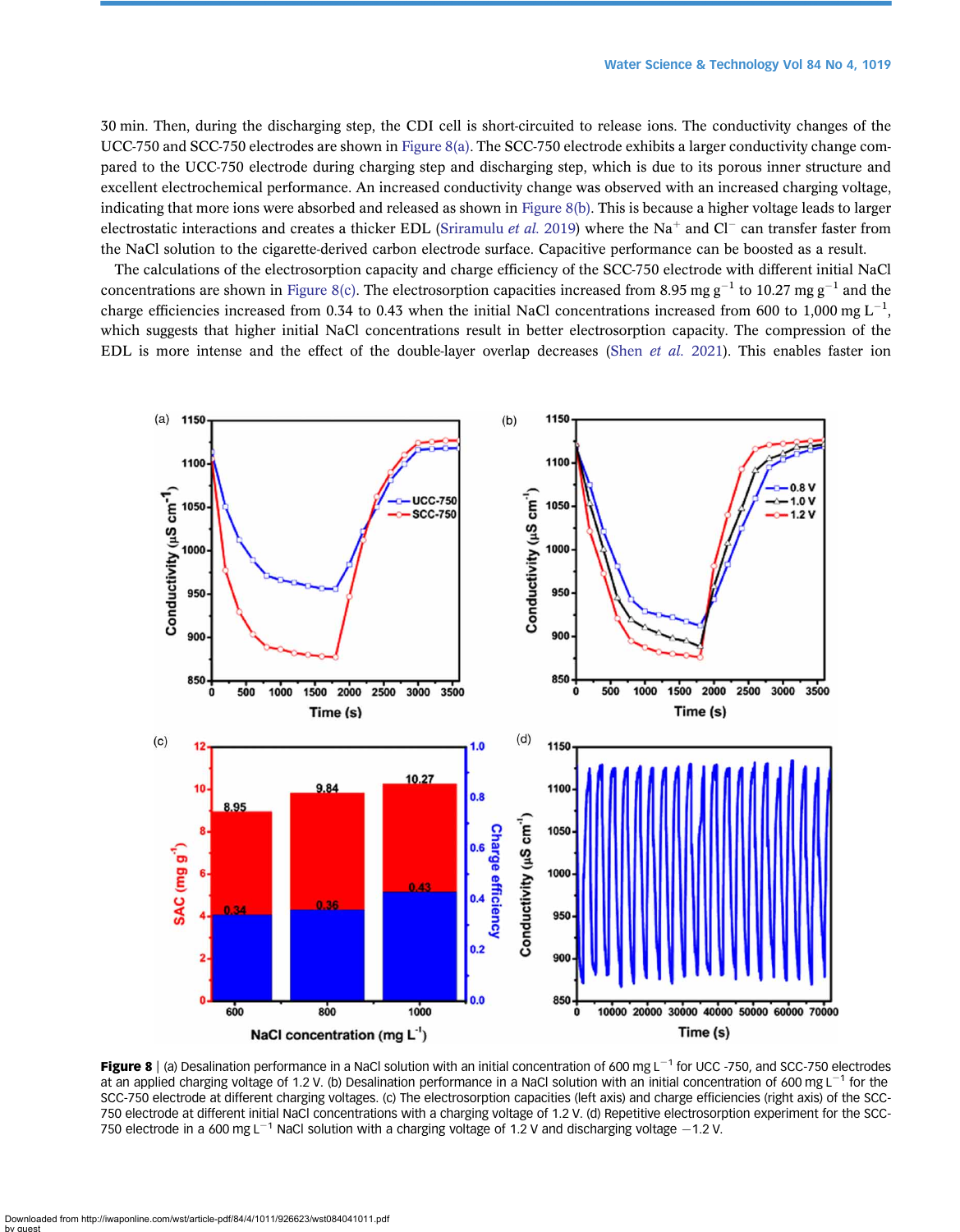<span id="page-9-0"></span>transmission and leads to higher deionization capacity at higher initial concentrations. The repetitive CDI tests were carried out to further investigate the regeneration performance, as shown in [Figure 8\(d\)](#page-8-0). The SCC-750 electrode shows no obvious decline in desalination performance after 20 cycles of 1.2 V charge/ $-1.2$  V discharge in a 600 mg L<sup>-1</sup> NaCl solution, indicating a good regeneration performance.

# 4. CONCLUSION

We recycled non-biodegradable cigarette butt waste into a three-dimensional porous activated carbon material after carbonization and chemical activation for CDI applications. The carbon derived from smoked cigarette butts showed better morphologic and electrochemical performance compared with unsmoked cigarette butt-derived carbon. The desalination capacity was improved by smoking the cigarette, which is ideal because smoked cigarette butts are more toxic and accessible. The activation temperature was proven to have an influence on the performance of the as-prepared electrode. The SCC-750 electrode exhibited the highest specific surface area (3,093.10  $m^2 g^{-1}$ ), the highest pore volume (1.75 cm<sup>3</sup> g<sup>-1</sup>), and a suitable micro/mesopore distribution among all samples, which led to high specific capacitance (201.09 F  $g^{-1}$ ). Therefore, the SCC-750 electrodes achieved a high SAC (10.27 mg g $^{-1}$ ) in a 1,000 mg L $^{-1}$  NaCl solution at 1.2 V and was reversible even after 20 cycles of CDI experiments. This work provides a new and effective method of tackling environmental pollution concerning cigarette butts and promotes the development of electrode materials for CDI application.

# ACKNOWLEDGEMENT

This work was supported by the National Natural Science Foundation of China (NSFC: 21606085).

# DATA AVAILABILITY STATEMENT

All relevant data are included in the paper or its Supplementary Information.

### **REFERENCES**

- Ali, Z., Tahir, M., Cao, C., Mahmood, A., Mahmood, N., Butt, F. K., Tanveer, M., Shakir, I., Rizwan, M., Idrees, F., Aslam, I. & Zou, J.-J. 2016 [Solid waste for energy storage material as electrode of supercapacitors](http://dx.doi.org/10.1016/j.matlet.2016.05.159). Materials Letters 181, 191–195.
- Anderson, M. A., Cudero, A. L. & Palma, J. 2010 [Capacitive deionization as an electrochemical means of saving energy and delivering clean](http://dx.doi.org/10.1016/j.electacta.2010.02.012) [water. Comparison to present desalination practices: will it compete?](http://dx.doi.org/10.1016/j.electacta.2010.02.012) Electrochimica Acta 55 (12), 3845–3856.
- Asquith, B. M., Meier-Haack, J. & Ladewig, B. P. 2015 [Poly\(arylene ether sulfone\) copolymers as binders for capacitive deionization activated](http://dx.doi.org/10.1016/j.cherd.2015.07.020) [carbon electrodes.](http://dx.doi.org/10.1016/j.cherd.2015.07.020) Chemical Engineering Research and Design 104, 81–91.
- Bazan-Wozniak, A., Nowicki, P. & Pietrzak, R. 2021 Removal of NO<sub>2</sub> [from gas stream by activated bio-carbons from physical activation of](http://dx.doi.org/10.1016/j.cherd.2020.11.021) [residue of supercritical extraction of hops](http://dx.doi.org/10.1016/j.cherd.2020.11.021). Chemical Engineering Research and Design 166, 67–73.
- Biesheuvel, P. M., Zhao, R., Porada, S. & van der Wal, A. 2011 [Theory of membrane capacitive deionization including the effect of the](http://dx.doi.org/10.1016/j.jcis.2011.04.049) [electrode pore space](http://dx.doi.org/10.1016/j.jcis.2011.04.049). Journal of Colloid and Interface Science 360 (1), 239–248.
- Blankenship, T. S. & Mokaya, R. 2017 [Cigarette butt-derived carbons have ultra-high surface area and unprecedented hydrogen storage](http://dx.doi.org/10.1039/C7EE02616A) [capacity](http://dx.doi.org/10.1039/C7EE02616A). Energy & Environmental Science 10 (12), 2552–2562.
- Chang, B., Guo, Y., Li, Y. & Yang, B. 2015 [Hierarchical porous carbon derived from recycled waste](http://dx.doi.org/10.1039/C5RA12651G) filter paper as high-performance [supercapacitor electrodes](http://dx.doi.org/10.1039/C5RA12651G). RSC Advances 5 (88), 72019–72027.
- Cheng, Y., Zhang, Q., Fang, C., Huang, Z., Chen, J., Wu, L. & Wang, H. 2019 [Synthesis of N-doped porous carbon materials derived from](http://dx.doi.org/10.1149/2.1081906jes) waste cellulose acetate fi[ber via urea activation and its potential application in supercapacitors.](http://dx.doi.org/10.1149/2.1081906jes) Journal of the Electrochemical Society 166 (6), A1231–A1238.
- Chmiola, J., Yushin, G., Gogotsi, Y., Portet, C., Simon, P. & Taberna, P. L. 2006 [Anomalous increase in carbon capacitance at pore sizes less](http://dx.doi.org/10.1126/science.1132195) [than 1 nanometer](http://dx.doi.org/10.1126/science.1132195). Science 313 (5794), 1760–1763.
- Dong, Q., Wang, G., Qian, B., Hu, C., Wang, Y. & Qiu, J. 2014 [Electrospun composites made of reduced graphene oxide and activated carbon](http://dx.doi.org/10.1016/j.electacta.2014.06.067) nanofi[bers for capacitive deionization](http://dx.doi.org/10.1016/j.electacta.2014.06.067). Electrochimica Acta 137, 388–394.
- Dykstra, J. E., Zhao, R., Biesheuvel, P. M. & van der Wal, A. 2016 Resistance identifi[cation and rational process design in capacitive](http://dx.doi.org/10.1016/j.watres.2015.10.006) [deionization](http://dx.doi.org/10.1016/j.watres.2015.10.006). Water Research 88, 358–370.
- Fernández, J. A., Tennison, S., Kozynchenko, O., Rubiera, F., Stoeckli, F. & Centeno, T. A. 2009 [Effect of mesoporosity on speci](http://dx.doi.org/10.1016/j.carbon.2009.02.012)fic [capacitance of carbons.](http://dx.doi.org/10.1016/j.carbon.2009.02.012) Carbon 47 (6), 1598–1604.
- Gao, Y., Li, Z., Fu, Z., Zhang, H., Wang, G. & Zhou, H. 2021 Highly selective capacitive deionization of copper ions in FeS2@N, S co-doped carbon electrode from wastewater. Separation and Purification Technology 262, 118336.
- Ghaffour, N., Missimer, T. M. & Amy, G. L. 2013 [Technical review and evaluation of the economics of water desalination: current and future](http://dx.doi.org/10.1016/j.desal.2012.10.015) [challenges for better water supply sustainability.](http://dx.doi.org/10.1016/j.desal.2012.10.015) Desalination 309, 197–207.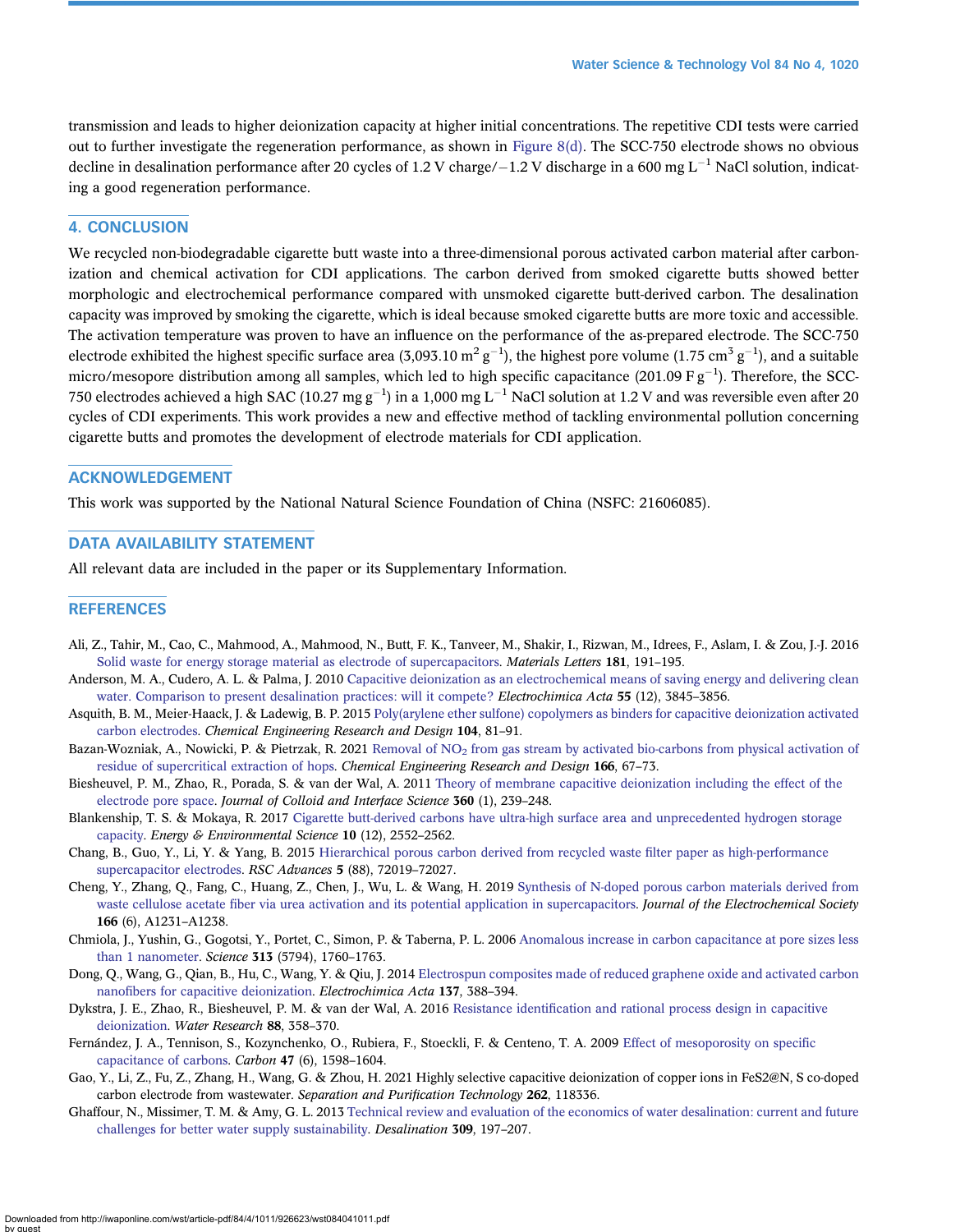- <span id="page-10-0"></span>He, F., Biesheuvel, P. M., Bazant, M. Z. & Hatton, T. A. 2018 [Theory of water treatment by capacitive deionization with redox active porous](http://dx.doi.org/10.1016/j.watres.2017.12.073) [electrodes](http://dx.doi.org/10.1016/j.watres.2017.12.073). Water Research 132, 282–291.
- Hou, H., Yu, C., Liu, X., Yao, Y., Dai, Z. & Li, D. 2019 [The effect of carbonization temperature of waste cigarette butts on Na-storage capacity](http://dx.doi.org/10.1007/s11696-018-00674-w) [of N-doped hard carbon anode](http://dx.doi.org/10.1007/s11696-018-00674-w). Chemical Papers 73 (5), 1237–1246.
- Hou, C., Wen, Y., Liu, X. & Dong, M. 2021 [Impacts of regional water shortage information disclosure on public acceptance of recycled water](http://dx.doi.org/10.1016/j.jclepro.2020.123965) – [evidences from China](http://dx.doi.org/10.1016/j.jclepro.2020.123965)'s urban residents. Journal of Cleaner Production 278, 123965.
- Huang, W., Zhang, H., Huang, Y., Wang, W. & Wei, S. 2011 [Hierarchical porous carbon obtained from animal bone and evaluation in](http://dx.doi.org/10.1016/j.carbon.2010.10.025) [electric double-layer capacitors](http://dx.doi.org/10.1016/j.carbon.2010.10.025). Carbon 49 (3), 838–843.
- Idrees, M., Ahmed, S., Mohammed, Z., Korivi, N. S. & Rangari, V. 2020 [3D printed supercapacitor using porous carbon derived from](http://dx.doi.org/10.1016/j.addma.2020.101525) [packaging waste](http://dx.doi.org/10.1016/j.addma.2020.101525). Additive Manufacturing 36, 101525.
- Jaria, G., Calisto, V., Silva, C. P., Gil, M. V., Otero, M. & Esteves, V. I. 2019 [Obtaining granular activated carbon from paper mill sludge](http://dx.doi.org/10.1016/j.scitotenv.2018.10.346) a [challenge for application in the removal of pharmaceuticals from wastewater](http://dx.doi.org/10.1016/j.scitotenv.2018.10.346). Science of the Total Environment 653, 393–400.
- Jia, B. & Zhang, W. 2016 [Preparation and application of electrodes in capacitive deionization \(CDI\): a state-of-art review](http://dx.doi.org/10.1186/s11671-016-1284-1). Nanoscale Research Letters 11 (1), 64.
- Lee, J. & Park, K. Y. 2021 [Conversion of heavy metal-containing biowaste from phytoremediation site to value-added solid fuel through](http://dx.doi.org/10.1016/j.envpol.2020.116127) [hydrothermal carbonization](http://dx.doi.org/10.1016/j.envpol.2020.116127). Environmental Pollution 269, 116127.
- Li, S., Shi, C. L., Wang, Y.-Z., Sun, X. D., Qi, D.-W., Wu, D., Wang, Y. & Zhu, J. 2019 New effi[cient selective adsorbent of tobacco speci](http://dx.doi.org/10.1016/j.micromeso.2019.04.060)fic [nitrosamines derived from discarded cigarette](http://dx.doi.org/10.1016/j.micromeso.2019.04.060) filters. Microporous and Mesoporous Materials 284, 393–402.
- Li, L., Jia, C., Zhu, X. & Zhang, S. 2020 Utilization of cigarette butt waste as functional carbon precursor for supercapacitors and adsorbents. Journal of Cleaner Production 256, 120326.
- Li, Z., Mao, S., Yang, Y., Sun, Z. & Zhao, R. 2021 [Controllable synthesis of a hollow core-shell Co-Fe layered double hydroxide derived from](http://dx.doi.org/10.1016/j.jcis.2020.11.091) [Co-MOF and its application in capacitive deionization](http://dx.doi.org/10.1016/j.jcis.2020.11.091). Journal of Colloid and Interface Science 585, 85–94.
- Liu, Y., Zhang, X., Gu, X., Wu, N., Zhang, R., Shen, Y., Zheng, B., Wu, J., Zhang, W., Li, S. & Huo, F. 2020 One-step turning leather wastes into heteroatom doped carbon aerogel for performance enhanced capacitive deionization. Microporous and Mesoporous Materials 303, 110303.
- Ma, X., Chen, Y.-A., Zhou, K., Wu, P.-C. & Hou, C.-H. 2019 [Enhanced desalination performance via mixed capacitive-Faradaic ion storage](http://dx.doi.org/10.1016/j.electacta.2018.10.180) using RuO<sub>2</sub>-activated carbon composite electrodes. Electrochimica Acta 295, 769-777.
- Mao, S., Chen, L., Zhang, Y., Li, Z., Ni, Z., Sun, Z. & Zhao, R. 2019 [Fractionation of mono- and divalent ions by capacitive deionization with](http://dx.doi.org/10.1016/j.jcis.2019.02.093) nanofi[ltration membrane](http://dx.doi.org/10.1016/j.jcis.2019.02.093). Journal of Colloid and Interface Science 544, 321–328.
- Meng, Q., Chen, W., Wu, L., Lei, J., Liu, X., Zhu, W. & Duan, T. 2019 A strategy of making waste profi[table: nitrogen doped cigarette butt](http://dx.doi.org/10.1016/j.energy.2019.116241) [derived carbon for high performance supercapacitors](http://dx.doi.org/10.1016/j.energy.2019.116241). Energy 189, 116241.
- Naimi Ait-Aoudia, M. & Berezowska-Azzag, E. 2016 [Water resources carrying capacity assessment: the case of Algeria](http://dx.doi.org/10.1016/j.habitatint.2016.09.006)'s capital city. Habitat International 58, 51–58.

Olivares-Marín, M., Fernández-González, C., Macías-García, A. & Gómez-Serrano, V. 2006 [Preparation of activated carbon from cherry](http://dx.doi.org/10.1016/j.apsusc.2005.11.008) [stones by chemical activation with ZnCl2.](http://dx.doi.org/10.1016/j.apsusc.2005.11.008) Applied Surface Science 252 (17), 5967–5971.

- Pham, T. H., Jung, S. H., Kim, Y. J. & Kim, T. 2020 [Adsorptive removal and recovery of organic pollutants from wastewater using waste paper](http://dx.doi.org/10.1016/j.chemosphere.2020.129319)[derived carbon-based aerogel.](http://dx.doi.org/10.1016/j.chemosphere.2020.129319) Chemosphere 268, 129319.
- Porada, S., Zhao, R., van der Wal, A., Presser, V. & Biesheuvel, P. M. 2013 [Review on the science and technology of water desalination by](http://dx.doi.org/10.1016/j.pmatsci.2013.03.005) [capacitive deionization](http://dx.doi.org/10.1016/j.pmatsci.2013.03.005). Progress in Materials Science 58 (8), 1388–1442.
- Sartova, K., Omurzak, E., Kambarova, G., Dzhumaev, I., Borkoev, B. & Abdullaeva, Z. 2019 [Activated carbon obtained from the cotton](http://dx.doi.org/10.1016/j.diamond.2018.11.011) [processing wastes](http://dx.doi.org/10.1016/j.diamond.2018.11.011). Diamond and Related Materials 91, 90–97.
- Shen, Y. Y., Wu, S. W. & Hou, C. H. 2021 [Exploring the electrosorption selectivity and recovery of indium ions with capacitive deionization](http://dx.doi.org/10.1016/j.jcis.2020.11.006) [in acidic solution.](http://dx.doi.org/10.1016/j.jcis.2020.11.006) Journal of Colloid and Interface Science 586, 819–829.
- Sriramulu, D., Vafakhah, S. & Yang, H. Y. 2019 [Activated Luffa derived biowaste carbon for enhanced desalination performance in brackish](http://dx.doi.org/10.1039/C9RA01872G) [water](http://dx.doi.org/10.1039/C9RA01872G). RSC Advances 9 (26), 14884–14892.
- Strathmann, H. 2010 [Electrodialysis, a mature technology with a multitude of new applications](http://dx.doi.org/10.1016/j.desal.2010.04.069). Desalination 264 (3), 268–288.
- Suss, M. E., Porada, S., Sun, X., Biesheuvel, P. M., Yoon, J. & Presser, V. 2015 [Water desalination via capacitive deionization: what is it and](http://dx.doi.org/10.1039/C5EE00519A) [what can we expect from it?](http://dx.doi.org/10.1039/C5EE00519A) Energy & Environmental Science 8 (8), 2296-2319.
- Sutcliffe, C., Knox, J. & Hess, T. 2021 [Managing irrigation under pressure: how supply chain demands and environmental objectives drive](http://dx.doi.org/10.1016/j.agwat.2020.106484) [imbalance in agricultural resilience to water shortages](http://dx.doi.org/10.1016/j.agwat.2020.106484). Agricultural Water Management 243, 106484.
- Teong, C. Q., Setiabudi, H. D., El-Arish, N. A. S., Bahari, M. B. & Teh, L. P. 2020 Vatica rassak wood waste-derived activated carbon for effective Pb(II) adsorption: kinetic, isotherm and reusability studies. Materials Today: Proceedings 42, 165-171.
- Vafakhah, S., Beiramzadeh, Z., Saeedikhani, M. & Yang, H. Y. 2020 [A review on free-standing electrodes for energy-effective desalination:](http://dx.doi.org/10.1016/j.desal.2020.114662) [recent advances and perspectives in capacitive deionization.](http://dx.doi.org/10.1016/j.desal.2020.114662) Desalination 493, 114662.
- Vörösmarty, C. J., McIntyre, P. B., Gessner, M. O., Dudgeon, D., Prusevich, A., Green, P., Glidden, S., Bunn, S. E., Sullivan, C. A., Liermann, C. R. & Davies, P. M. 2010 [Erratum: global threats to human water security and river biodiversity.](http://dx.doi.org/10.1038/nature09549) Nature 468 (7321), 334–334.
- Wang, G., Pan, C., Wang, L., Dong, Q., Yu, C., Zhao, Z. & Qiu, J. 2012 Activated carbon nanofi[ber webs made by electrospinning for](http://dx.doi.org/10.1016/j.electacta.2012.02.066) [capacitive deionization](http://dx.doi.org/10.1016/j.electacta.2012.02.066). Electrochimica Acta 69, 65–70.

Downloaded from http://iwaponline.com/wst/article-pdf/84/4/1011/926623/wst084041011.pdf by guest